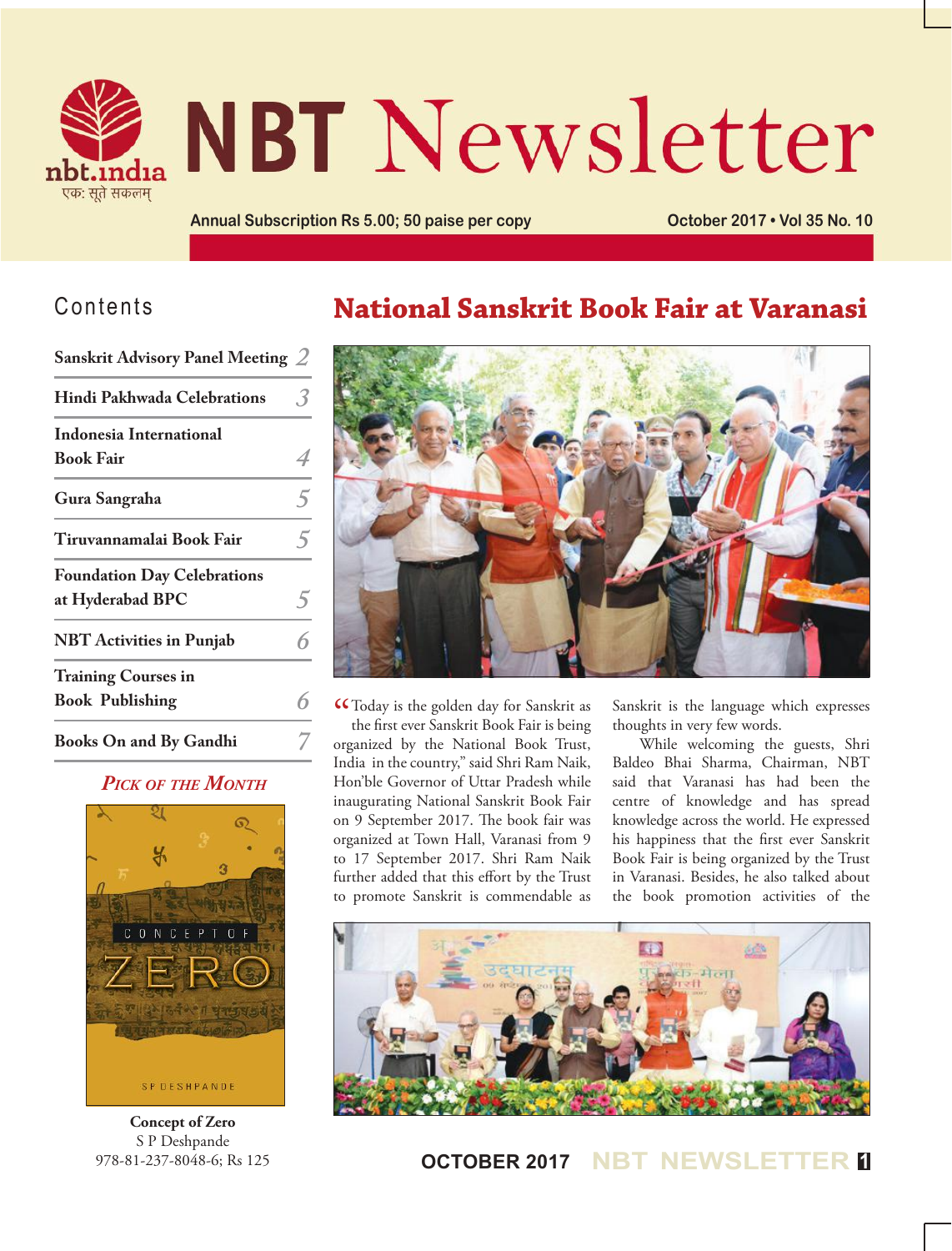Trust. He added that the Trust has been working towards the promotion of Indian languages and in this context, it has also initiated publication and promotion of Sanskrit books.

On this occasion, the first Sanskrit book *Gandhi-Tattva-Shatakam* recently published by NBT was also launched. Dr Satya Vrat Shastri, renowned Sanskrit litterateur; Prof. Girish Chandra Tripathi, Vice Chancellor, Banaras Hindu University; and Dr. Prithvish Nag, Vice Chancellor, Mahatma Gandhi Kashi Vidyapeeth also spoke on the occasion.

Dr Rita Chowdhury, Director, NBT hoped that this initiative by the Trust would help in promoting Sanskrit , the ancient and classical language of India, considerably.

An exhibition titled 'Rashtra Nirman Evam Sanskrit Ki Sanskriti,' was also put at the Fair which showcased the mottos of national institutions sourced from Sanskrit texts. The exhibition highlighted the role





of the heritage of Sanskrit language, and philosophic texts in nation building, and the basic inspiration that they have provided to the national institutions as reflected through their Motto inscribed in their emblems/logos. Some of the Mottos showcased included *Satyamev Jayate*, the National Emblem; *Ekah Sutey Saklam*, the Motto of National Book Trust, India; *Nabhah Sparsham Deeptam*, the Motto of Indian Air Force; *Aastoma Sadgamaya*, Motto of CBSE among others. Besides, the exhibition showcased panels of the Sanskrit terms used in day to day communication. The panels depicting the scientific knowledge of Indians since Vedic times were also displayed.

A number of literary programmes including workshops, panel discussions, storytelling were also organized during the Fair. Several publishers of Sanskrit, Hindi, English and other Indian languages displayed their books in more than 100 stalls at the Fair.

## **Sanskrit Advisory Panel Meeting**

The first Sanskrit advisory panel meeting was also organized by the Trust at the Fair on 10 September 2017 in which advisory panel members discussed about the need to promote the Sanskrit language across the country. The members also suggested that NBT may bring out Sanskrit publications for children as well as general readers of all age groups. The members of the advisory panel who participated in the meeting included , Dr Satya Vrat Shastri, Dr Ramesh Kumar Pandey, Dr Piyushkant Dikshit, Dr Kameshwar Upadhyay, Shri Shriniwas Barakhedi, Prof. Kaushlendra Das, Prof. Shankar Nene, Shri Janardan Hegde and Dr K Sriniwas Rao. The meeting was presided over by Shri Baldeo Bhai Sharma, Chairman, NBT. The meeting was coordinated by Ms Neera Jain, Chief Editor, NBT.



## **Pustak Sanskriti**

A quarterly literary magazine in Hindi by National Book Trust, India

For subscription and submission of write-ups, articles Contact: Editor, Pustak Sanskriti, National Book Trust, India, Nehru Bhawan, 5 Institutional Area, Phase II, Vasant Kunj, New Delhi – 110070

Email: editorpustaksanskriti@gmail.com



**<sup>2</sup> NBT NEWSLETTER OCTOBER 2017**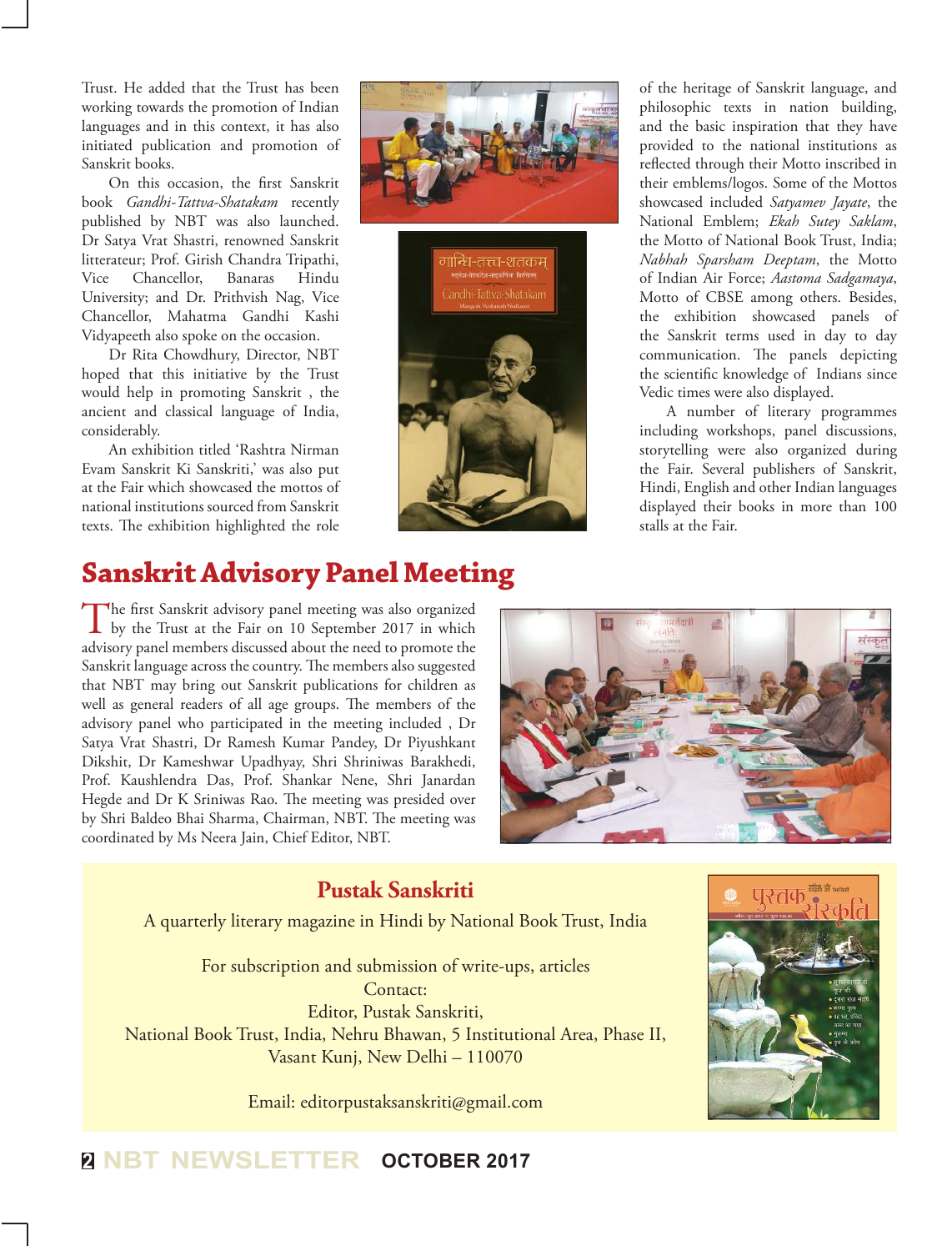## **Hindi Pakhwada Celebrations**

 $\bigwedge_{\text{Divas}}^{\text{s part of nationwide Hindi}}$ Book Trust, India organised Hindi Pakhwada from 1 to 15 September 2017. During the Pakhwada, four competitions for employees of the Trust including Hindi general knowledge, essay writing, Hindi typing and dictation were organised. NBT employees enthusiastically participated in these competitions.

On 14 September, a lecture was organized on the topic 'Swatantra

Bharat Mein Hindi Mein Karya Karne Ki Aapeksha Evam Avashyakta'. Dr Puran Chand Tandon, Professor in Hindi, University of Delhi delivered the lecture.

Addressing the gathering, Dr Tandon said that language gives identity to a nation. It carries forward the culture and tradition of the country. Therefore, he added that the official language, Hindi should be promoted.

He said that Hindi was declared as





Shri Ali Ahmad, Joint Director (Admin & Finance) also spoke on the occasion. He encouraged the officials and the employees of the Trust to increase the use of Hindi in their dayto-day work.

On this occasion, prizes were given away to the winners of competitions held during Hindi Pakhwada. The winners included Shri Bhagyendra Bhai Patel, Shri Mukeh Kumar, Shri Praveen Kumar, Shri Sandeep Kumar, Ms Pooja Rawat, Ms Priyanka, Shri

Om Veer, Ms Savita Prasad, Ms Sunita Bajaj, Shri Vikram Singh Meena, Shri Narendra Kumar, Shri Shailesh Kumar, Ms Bhavna Lohia, Shri Om Prakash, Shri Jagdish Rajput, Shri Zulfikkar Ali, Shri Mukesh Panwar, Shri Sunil Khokhar, Ms Renu Nirmal, Shri Rajan Kumar, Shri Aakash Kumar, Shri Deepak Kumar, Shri Jai Sharma; Ms Navjot Kaur; Ms Ekta, Ms Sunita Madan; Ms Vasundhara Lal, Ms Aruna Kumari, Ms Shweta Kumari, Ms





official language on 14 September 1949. However, it was only in 1965 that Hindi began to be used as official language. He added that till 1960 there were no dictionaries and terminologies in Hindi to carry forward the official work. He



also lamented that even after 70 years of Independence, we feel the need to promote Hindi.

He also said that India is a multilingual country. It is necessary to preserve all languages of the country because each language has a long and rich tradition, culture and literature.

He said that there is a misconception that Hindi is a tough language. He remarked that Hindi is based on phonetics, if one learns to pronounce the words correctly, then one can easily learn to write the language. He urged people to use Hindi in their official work.

Anju Kumari and Shri Mani Bhushan.

The programme was coordinated by Shri Rakesh Kumar, Deputy Director and Rajbhasha Adhikari; and Ms Alpna Bhasin, Hindi Translator.



#### **OCTOBER 2017 NBT NEWSLETTER <sup>3</sup>**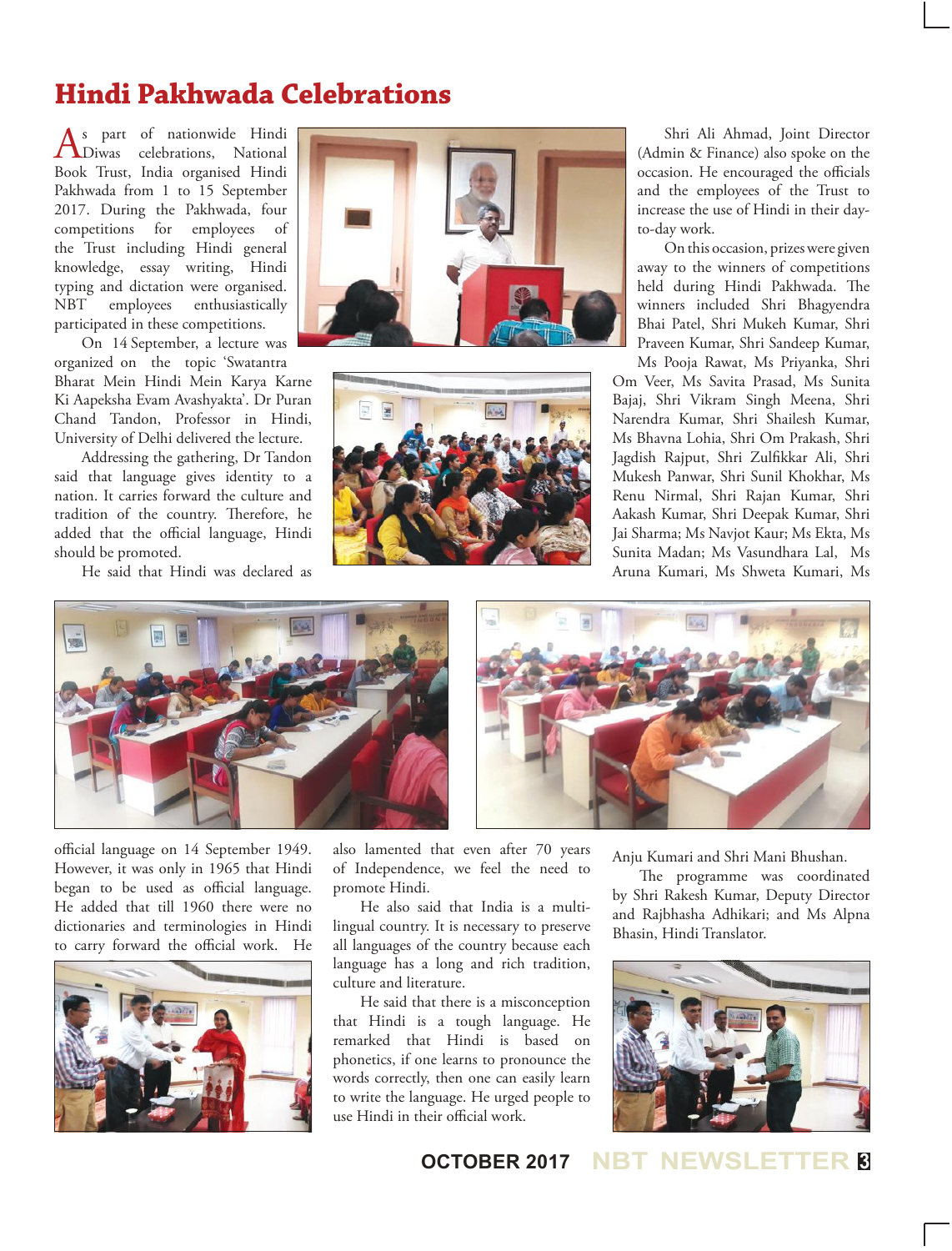## **Indonesia International Book Fair**

The 37th edition of<br>Indonesia International<br>References Book Fair (IIBF) was held from 6-10 September 2017 at Jakarta Convention Center (JCC), Senayan, Jakarta. Organized by Indonesian Publishers Association (IKAPI) together with the Creative Economy Agency (BEKRAF), the book fair attracted participants from 20 countries across the world. The countries included



India, Philippines, Malaysia, Singapore, Thailand, Taiwan, China, Korea, Japan, Germany, France, The Netherlands, Bosnia, Egypt, Saudi Arabia, and England. transactions between countries), Literacy Communication Festival, Stock Exchanges (to bring together publishers with authors with scripts), book launches and

held during the book fair. Hundreds of school students visited the book fair and senior students also attended<br>an educational seminar an educational and interacted with the educationists.

The stall of National Book Trust India at the IIBF displayed a variety of books covering all genres through a collective exhibit of Indian books from 40 Indian publishers,

in English as well as Hindi, Urdu and Arabic. The stall of National Book Trust India was visited by a number of students, scholars, book lovers, general readers, media as well as people who love



The Fair was inaugurated by Ms Rosidayati Rozalina, Chairperson of IKAPI. In her address she said that the IIBF has today emerged as a fair of international standards. At the same time, it has not compensated with the

traditional character of a retail book fair. Deputy Head of the Indonesian Creative Economy Agency (Bekraf) Mr Ricky Joseph Pesik aslo spoke on the occasion. He said that the IIBF is not only a tool of cultural diplomacy but also showcases the rich and diverse domestic book industry of Indonesia.

On the side lines of the book fair, the Indonesia Rights Fair and Business Matchmaking (for promotion and copyright

discussions, Jakarta, a robot competition competing for the Jakarta Governor's Cup, storytelling competition, literacy and cultural tours, math and science competitions, blog competitions, and many other interesting programmes were



Mr Madan Kumar Ghildiyal, First

Secretary, Embassy of India at Jakarta and Mr Makrand Shukla, Director, Jawaharlal Nehru Indian Cultural Centre, Embassy of India, Jakarta also visited NBT India stall and appreciated the way NBT India has been working in promoting Indian publishing across the globe.

Ms Kanchan Wanchoo Sharma, Assistant Director represented NBT India at the book fair.



**<sup>4</sup> NBT NEWSLETTER OCTOBER 2017**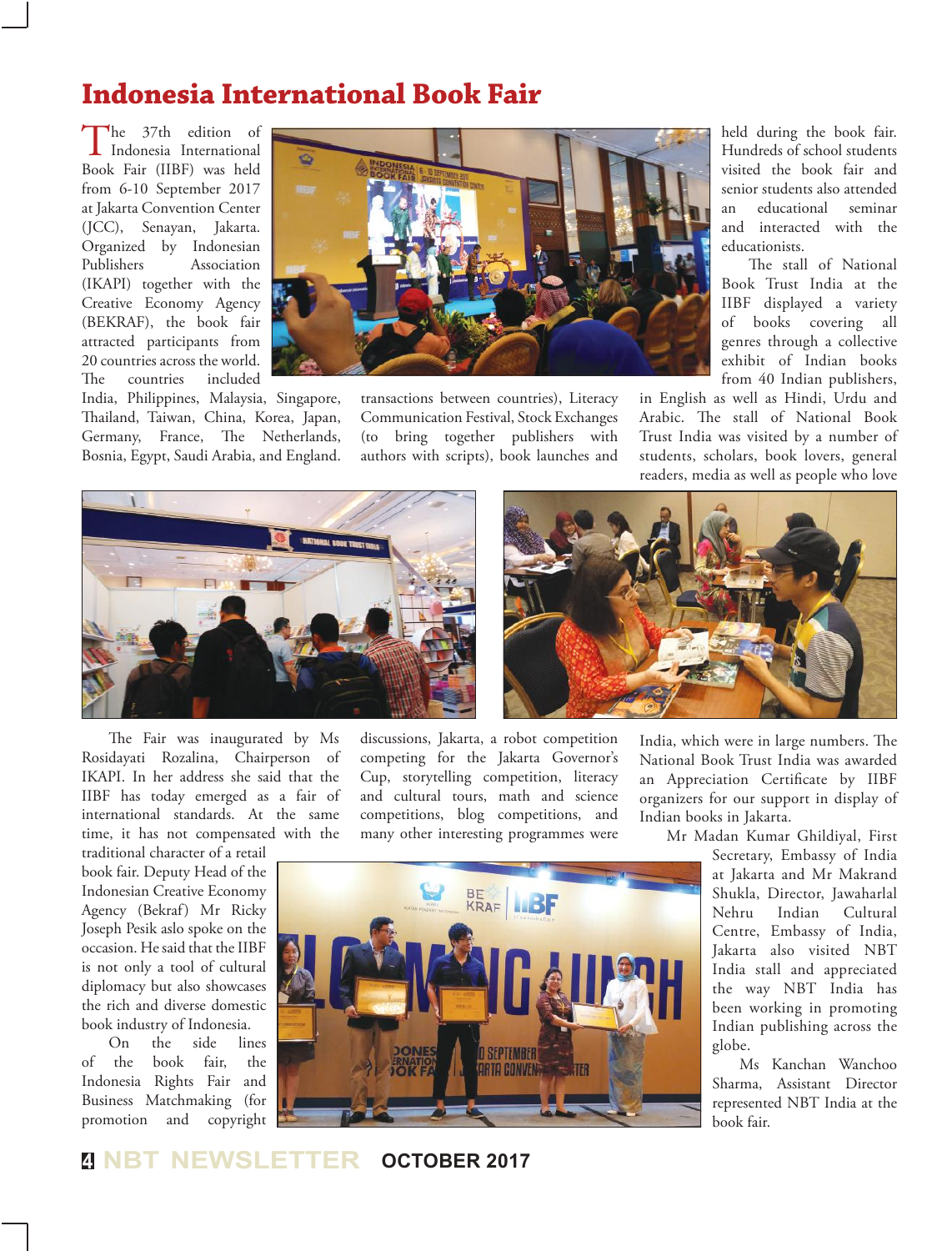## **Guru-Sangraha**

Shri Pranab Mukherjee who is known for his contribution in the field of politics and social work, served as the thirteenth President of India. He held a number of key cabinet portfolios including commerce, defence, finance and external affairs during his tenure as a parliamentarian. Besides, before joining politics he was a teacher and journalist. An exemplary teacher, a voracious reader and writer, Shri Mukherjee commands a vast repertoire of knowledge on a wide range of

subjects as exemplified in the many convocation addresses he delivered at various universities and institutions



across the country. The intellectual vigour and the distilled wisdom encompassing his decades of long public life are lessons of great learning,

particularly, for the youth of today.

A compilation of his convocation addresses at various universities, *Guru-Sangraha: Convocation Speeches of President Pranab Mukherjee* has recently been published by National Book Trust, India. The compilation includes his convocation addresses delivered at Indian Institute of Technology, Kharagpur; All India Institute of Medical Science; Indira Gandhi National Open University; University of Mumbai; University

of Delhi; Defence Institute of Advanced technology; Jamia Milia Islamia and Manipur University.

## **Tiruvannamalai Book Fair**

Mational Book Trust, India<br>in association with District<br>Administration. Tiruvannamalai in association with District Tiruvannamalai organised Tiruvannamalai Book Fair at Ishanya grounds, Tiruvannamalai from 18 to 27 August, 2017.

Shri Thiru Sevur S. Ramachandran, Minister for Hindu Religious and Charitable Endowments inaugurated the book fair. He said that besides textbooks, children should also be encouraged to read other books as the reading habit will enhance their knowledge and help them to face competitive exams. Shri Prasanth Wadnere IAS,



District Collector of Tiruvannamalai also spoke on the occasion. He was of the view that healthy reading habit would help younger generation to lead quality life.

More than 100 publishers from across the country participated in the book fair and displayed books in various genres at 115 stalls. The District Administration and Department of Education arranged the visit of school children at the fair. Everyday over 4000 children visited the book fair and participated in various activities including short story and story telling sessions and elocution, poetry writing, drawing

and essay writing competitions.

## **Foundation Day Celebrations at Hyderabad**

As part of its 60th Foundation Day<br>
celebrations, National Book Trust, India organized several book-related programmes at NBT Book Promotion Centre, Hyderabad including:

*Patanotsava* which was organized at BPC Activity Room on 1 August 2017. Dr Ayachitam Sridhar, noted critic and Chairma, Telangana Granthalaya Parishad inaugurated the programme. The function was presided over by Dr Akkiraju Ramapathi Rao, noted critic and member, NBT's Board of Trustees. During the programme, noted children's authors Dr Bhoopal Reddy an d Ms Sujata Devi interacted with the children from various schools and colleges.

Later, a book release function of recently published NBT books in Telugu for children viz. *Zoot Ka Thaila*, *Sone ka Shila* and *Fly High in the Sky* was organized. The speakers on the occasion were Dr Nandini Sidhareddy, Chairman, Telangana Sahitya Akdemi; and Prof. N Gopi, noted Telugu poet. Besides, Shri Adepu Laxmipathi, Dr Shaikh Abdul

Ghani and Dasari Venkata Ramana, translators of the books were also present on the occasion.

A one-day book exhibition was also organized at Kendriya Vidyalaya, Gachibowli on 3 August 2017.

> **Become a member of NBT Book Club Avail a Discount of 20% on NBT Publications**

## **OCTOBER 2017 NBT NEWSLETTER <sup>5</sup>**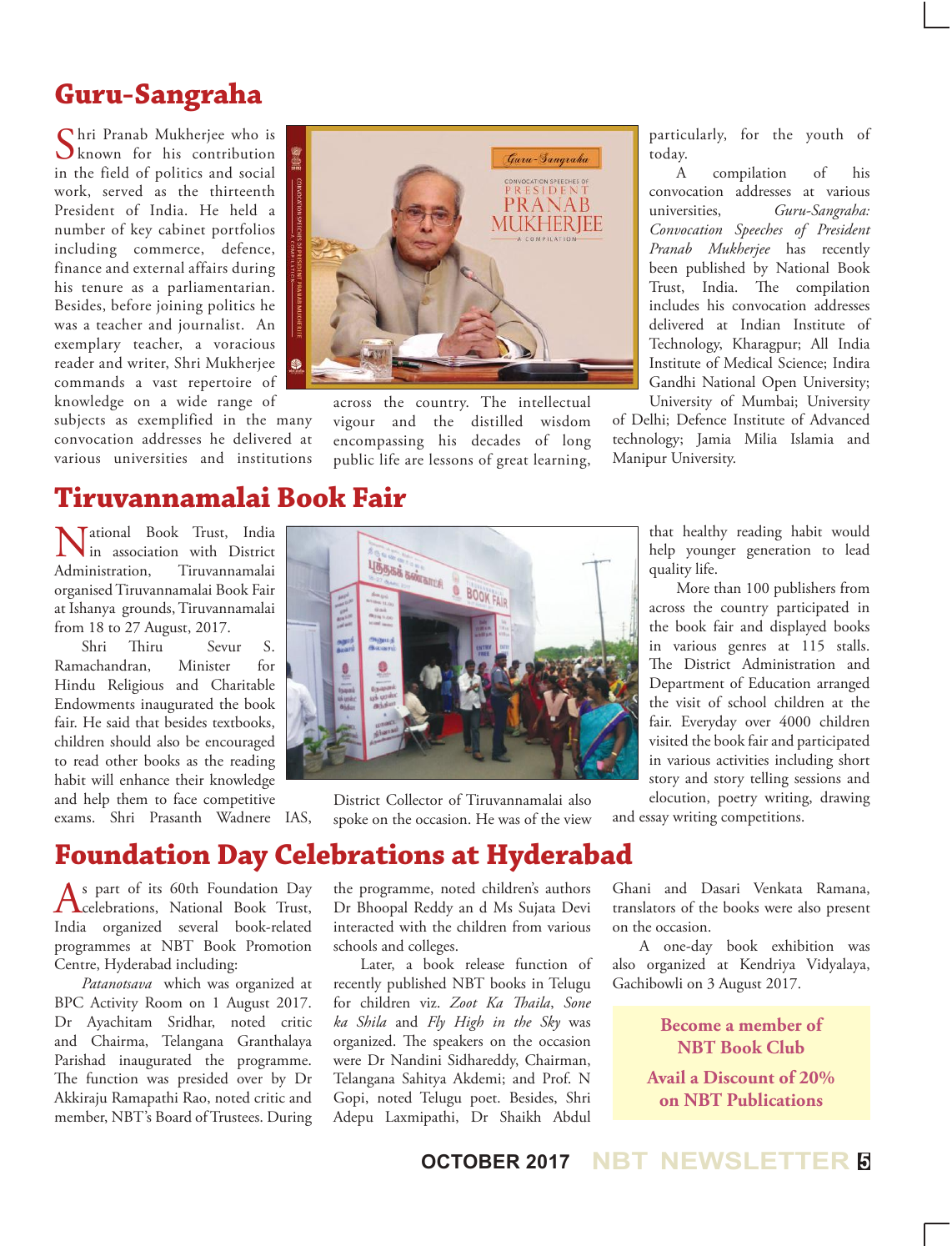## **NBT Activities in Punjab**



**Bhatinda:** National Book Trust, India in association with Punjabi Sahitya Sabha organized a book exhibition from 17 to 23 August 2017 at Bhatinda, the historical city of Punjab. Prof. Labh Singh Kheeva, Dean, Guru Kashi University inaugurated the exhibition. He said that in the times when the reading habit of the people is declining, National Book Trust, India is playing a significant role in promoting the culture of reading in the country. Shri Jaspal Singh Mankheda, Chairman, Punjabi Sahitya Sabha was also present on the occasion.

During the exhibition several literary programmes were organized. A poets' meet was organized on 17 August 2017. Noted Punjabi authors including Shri Kanwaljeet Kutti, Shri Amarjeet Jeet, Shri Sewak Singh Shamiria, Ms Neetu Arora, among others. The session was presided over by Shri Laxman Maluka. A conversation with two wellknown authors Shri Sushil Dusanjh and Shri Khushwant Bargadi was organized on 18 August 2017. The session was presided over by Shri

Imtiaz Ali.

**Ludhiana:** National Book Trust, India organized a book exhibition at Ludhiana, Punjab from 15 to 21 September 2017. Dr Sukhdev Singh Sirsa, Professor of Punjabi, Punjab University inaugurated the exhibition.

The Trust in association with Punjabi Sahitya Akademi organized several literary programmes during the exhibition. A poets' meet was held on 15 September 2017 in which renowned authors of Hindi, Punjabi and Urdu languages including Shri Gurbhajan Gill, Shri Sardar Pancchi, Shri Sukhwinder Amrit, Shri Gurdayal Roashan, Ms Neelu Bagga among others.



The meet was presided over by Padam Shri Dr Surjit Patar.

A storytelling session was organized on 16 September 2017 in which several Punjabi authors including Shri Sukhjit, Shri Bhagwant Rasoolpuri, Ms Jasmeet Kaur among others.

A seminar on reading habits was organized on 17 September 2017. The speakers looked into the role of authors in creating the culture of reading. They were of the view that if good quality books are written which are close to the issues concerning common man, then the readers will definitely turn to the books. The speakers on the occasion were Shri Guriqbal Singh, Dr Gulzar Singh, Shri Surendra Rampuri among others.

## **Training Courses in Book Publishing**



A short-term training course was<br>
organized at Cochin University of Science and Technology, Cochin, Kerala from 19 to 26 July 2017. The course was inaugurated by Shri Baldeo Bhai Sharma, Chairman, NBT. Shri P S Gopinathan, former Judge of High Court, Cochin was the special guest on the occasion. Dr J Letha, Vice Chancellor, Cochin University of Science and Technology presided over the function. The other speakers on the

occasion were Shri E N Nandkumar, Member, Executive Committee, NBT; Dr Veerankutty C. and Ms Neera Jain, Chief Editor, NBT. More than 55 participants from across the state participated in the course. The valedictory function was organized on 26 July 2017 in which Dr R Shasidharan, member Syndicate, CUSAT was the chief guest. Dr Veerankutty C. was also present on the occasion.

As part of its 60th Foundation Day celebrations, National Book Trust organized a short-term training course for women at Aditi Mahavidhyalaya, Bawana, Delhi from 4 to 11 August 2017. Shri Baldeo Bhai Sharma, Chairman, NBT inaugurated the programme. Dr Mamta Sharma, Principal, Aditi Mahavidhyalaya, Ms Neerja Nagpal, Dr Devendra Bharadwaj, Dr Ritu Khatri and Shri Sudhir Kumar Gupta were also present



on the occasion. Over 40 participants attended the course. The valedictory function was organized on 11 August 2017. Ms Kiran Chopra, Chairperson, Varisht Nagril Kesari Club was the chief guest on the occasion. Shri Baldeo Bhai Sharma, Chairman, NBT was also present on the occasion. A book exhibition was also organized at Aditi Mahavidhyalaya.

Both the courses were coordinated by Shri Narendra Kumar, Production Officer, NBT.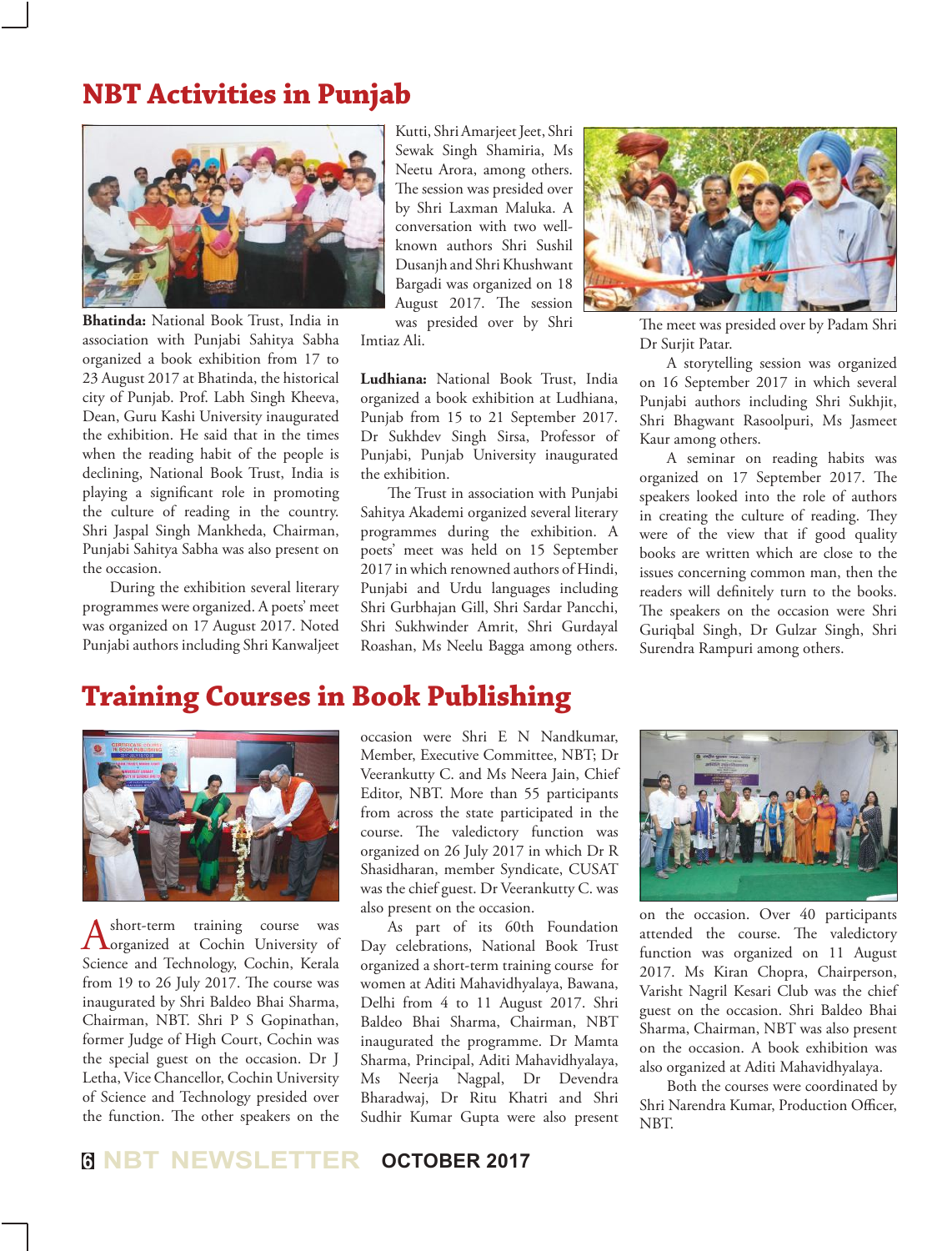# **Books On and By Gandhi**

On 2nd October, the nation celebrates the birthday of Mahatma Gandhi. To promote the ideals and values that Mahatma Gandhi stood for, both in his life and in his writings, the NBT continues to publish select books on and by Gandhi. - Editor

#### **Gandhi-Tattva-Shatakam**

Dr M V Nadkarni

Written by noted economist, the book is the first Sanskrit publication of the National Book Trust, India. This bilingual book in Sanskrit and English, is a set of 108 verses conceived and



presented in Sanskrit language covering all the important aspects of Mahatma Gandhi's life, work and philosophy. It endeavours to enrich the Sanskrit language by introducing contemporary thinking for the benefit of the youngsters as well as general readers.

#### **Bapu (Part I)**

F C Freitas 81-237-1026-7 / Rs 14 The story of Gandhi from his birth till the Dandi March in pictures and words.

#### **Bapu (Part II)**

F C Freitas 81-237-1025-9 / Rs 16 This sequal to Part I tells about Gandhi's arrest following the Salt Satyagraha and ends with his assassination.

#### **Stories from Bapu's Life**

Uma Shankar Joshi 978-81-237-0508-8 / Rs 19

In this book, the noted  $\sqrt{\bullet}$ Gujarati writer relates some interesting episodes from Bapu's life. Written in a simple and heartwarming style, the stories will appeal to children.

#### **Gandhi-Nehru Correspondence: A Selection**

Ariun Dev (Ed.) 978-81-237-6125-1 Rs 95 This collection brings together select correspondence between Gandhi and Nehru. Together they portray a strikingly uniqu relationship that was not only personal but also political.

### **Gandhi-Patel: Letters and Speeches**

Neerja Singh (Comp.) 978-81-237-5556-4 / Rs 60 This collection brings out some of the significant correspondences between Gandhi and Patel, their mutual respect for each other and also the differences between the two on various matters.



#### **Gandhiji and His Disciples**

Jayant Pandya

978-81-237-1116-4 / Rs 45 This book is the story of twelve eminent Gandhians, their initiation and shaping of their personalities by the Mahatma and their contribution to humanity.

#### **Gandhi: A Life**

Krishna Kripalani 978-81-237-0646-7 / Rs 60

Mahatma Gandhi lived, suffered and died for his people. Yet it is not in relation to this country alone that his life has significance. Nor is it only as a patriot or revolutionary reformer that he will be remembered by future generations. An interesting and absorbing account of the life and achievements of Mahatma Gandhi.

#### **Gandhi: The Writer**

Bhabhani Bhattacharya

81-237-3792-0 / Rs 70 Gandhi's growth as one of the most influential personalities of modern times is matched in no measure by his growth as a prolific writer of considerable influence. It takes us on a fascinating

journey into the inner workings of Gandhi as a writer.



**Gandhi's India: Unity in Diversity**

978-81-237-5213-6 / Rs. 40 Gandhiji's basic ideas underwent no change during the forty years of his active public life, but their expression and application varied according to circumstances. This is a brief anthology of Gandhiji's views.

#### **Pen-Portraits and Tributes by Gandhiji** U S Mohan Rao

81-237-0260-7 / Rs 30 The book is a collection of Gandhiji's sketches and tributes on some of the eminent personalities of his times who nfluenced him greatly. It throws light on a fascinating aspect



of Gandhiji's personality; his observations and the ability to penetrate the innate goodness of human nature in a few words.

#### **The Mahatma and the Poet**

Sabyasachi Bhattacharya (Comp.) 978-81-237-2201-X / Rs 65

Put together from various published and unpublished sources, this book is a collection of letters and debates exchanged between Mahatma Gandhi and Rabindranath Tagore between 1915-1941.



#### **What is Hinduism?** Mahatma Gandhi

81-237-0927-7 / Rs 35 A selection of Gandhiji's articles drawn mainly from *Young India*, the *Harijan* and the *Navajivan* on Hinduism. Written on different occasions, these articles present a



picture of Hindu Dharma in all its richness, comprehensiveness and sensitivity to the existential dilemmas of human existence.



**BAPU**